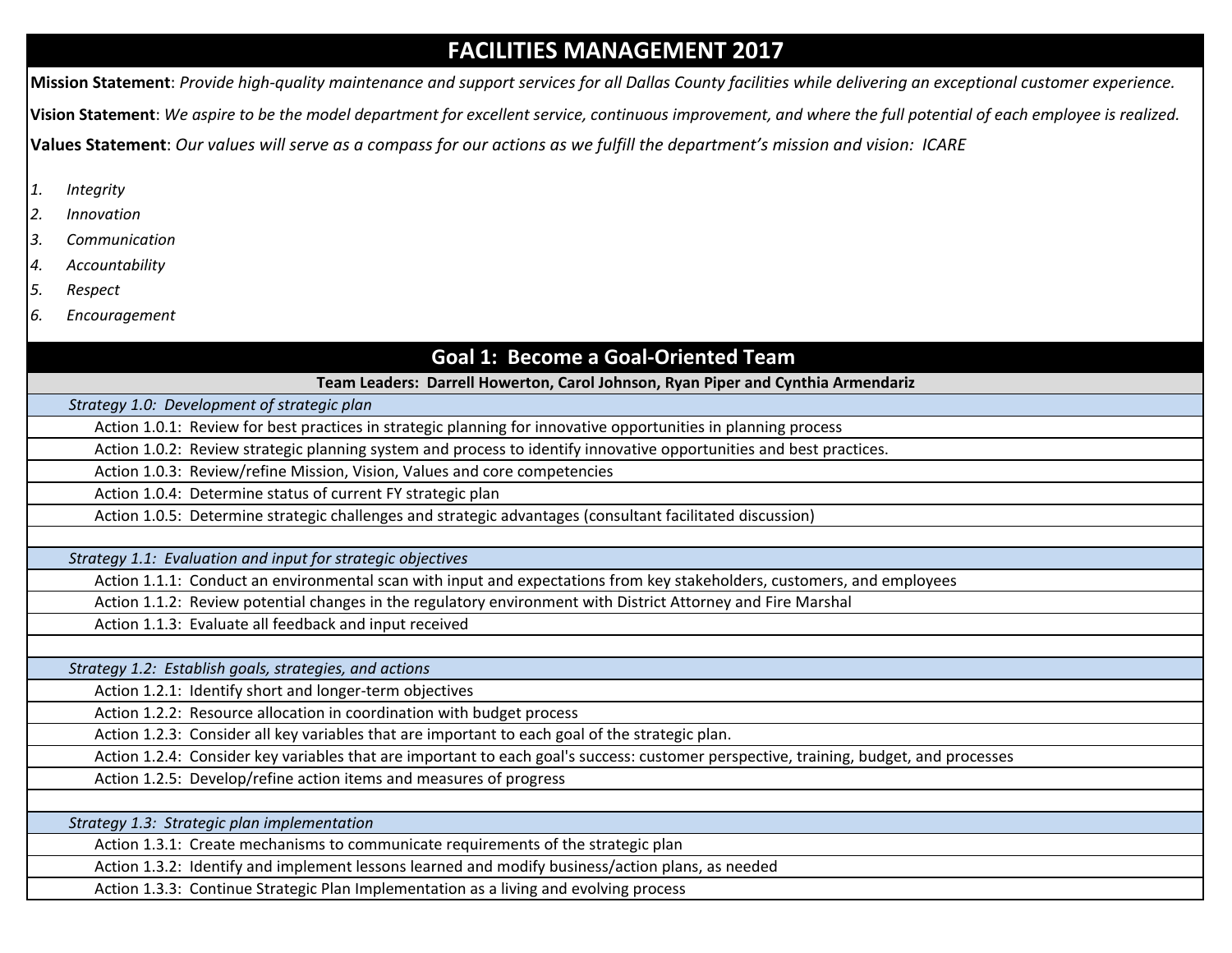*Strategy 1.4: Deployment of Mission, Vision, Values*

Action 1.4.1: Consistent communication across department

Action 1.4.2: Develop mechanisms to promote M, V, V

*Strategy 1.5: Promote Integrity and Trust within the department*

Action 1.5.1: Identify and Establish Consistent Expectations of Integrity and Trust

Action 1.5.2: Implement individual sessions with staff to communicate expectations of Integrity and Trust

Action 1.5.3: Hold all employees accountable

Action 1.5.4: Develop program to recognize and respond to breaches of Integrity and Trust

*Strategy 1.6: Enhance department meeting structure*

Action 1.6.1: Develop senior leadership team meetings

Action 1.6.2: Deploy Quartley employee town hall meetings.

Action 1.6.3: Fully implement the "employee spend a day with manager" program

#### **Goal 2: Promote Sound Governance and Fiscal Accountability**

**Team Leaders: Robby Saye, Greg Gray, Janice Rowe and Ella Daniels**

*Strategy 2.0: Efficiency in fiscal management processes*

Action 2.0.1: Improve relationships with budget, purchasing and auditors to improve procurement practices

Action 2.0.2: Identify and develop contracts that simplify purchasing processes (JOC, plumbing and parts, IDIQ)

Action 2.0.3: Move towards electronic efficiencies for departmental procurement practices.

*Strategy 2.1: Effective contract management* 

Action 2.1.1: Review of departmental contracts, including extensions, for specifications with technical experts

Action 2.1.2: Develop tracking mechanism for running balance per contract PO

Action 2.1.3: Implement contract performance review process with internal users

Action 2.1.4: Tracking mechanism for contract expirations and extensions (including review period, 90 days out)

*Strategy 2.2: Fiscal accountability* 

Action 2.2.1: Enhance partnership with Budget

Action 2.2.2: Develop digital General Funding (120) running balance system

Action 2.2.3: Create department budget review team

Action 2.2.4: Develop tracking mechanism for running balance for each contract

## **Goal 3: Excellence in Customer Service**

**Team Leaders: Wendy Aviles, Stephen Rogers and Ella Daniels**

*Strategy 3.0: Listening to the customer*

Action 3.0.1: Continue regular workshops/customer council network with departments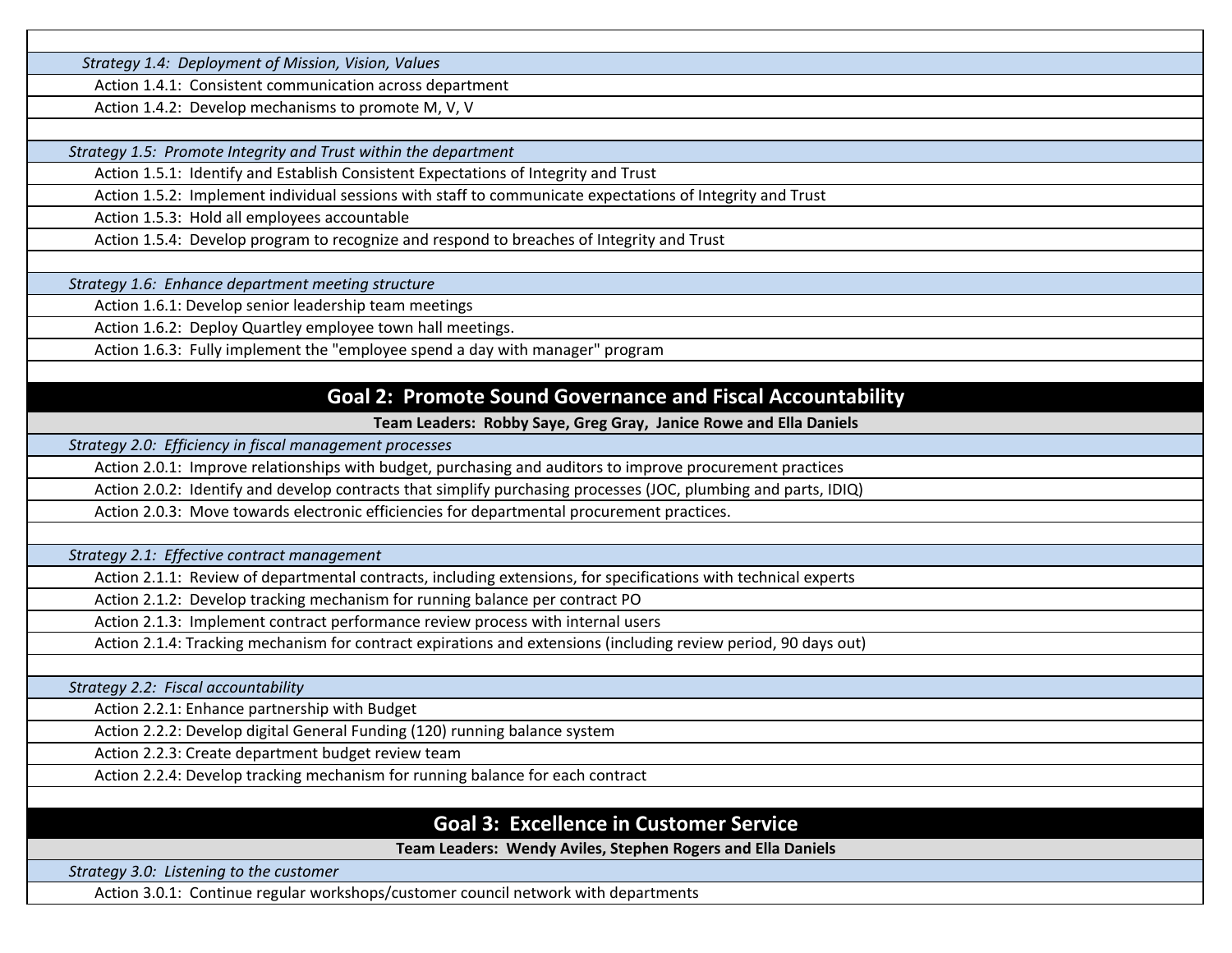*Strategy 3.1: Ensuring customer satisfaction*

Action 3.1.1: Continue regular satisfaction surveys

Action 3.1.2: Develop point of service surveys with the rollout of the work order system

Action 3.1.3: Quality assurance and spot checking after work orders

*Strategy 3.2: Relationship management*

Action 3.2.1: Continue customer interaction procedures and training

Action 3.2.2: Development of complaint process

*Strategy 3.3: Improvements to the work order system*

Action 3.3.1: Research technology upgrades to facilitate wireless environment

Action 3.3.2: Add necessary wireless features to FAMIS

Action 3.3.3: Rollout improved process and procedures to work order system

Action 3.3.4: Implement pilot survey component to closing work orders at George Allen

*Strategy 3.4: Improve effectiveness of contract custodial and pest control services*

Action 3.4.1: Improve pest control contract specifications for best practices

Action 3.4.2: Conduct a best practices review of janitorial inspection process

*Strategy 3.5: Improve parking garage operations*

Action 3.6.1: Review directional signage for improvements

Action 3.6.2: Develop cleaning schedule for power washing

### **Goal 4: Set the Standard for Workforce Engagement and Development**

**Team Leaders: Sonya Smith, Dale Lilley, Daniel Cherry and Greg Gray**

*Strategy 4.0: Effective recruitment of employees*

Action 4.0.1: Continue prescreening of applications to ensure qualified people are hired

Action 4.0.2: Improve cycle time for new hires with Human Resoures department

Action 4.0.3: Monitor effectiveness of advertisements and outreach

Action 4.0.4: Partnerships with technical schools, Texas Workforce Commission, military, etc.

*Strategy 4.1: Ensure competitive compensation*

Action 4.1.2: Establish a committee to review job descriptions and reclassifications

Action 4.1.3: Review promotional opportunities

*Strategy 4.2: Enhance evaluation and improvement systems*

Action 4.2.1: Enhancement of mid year review, performance evaluations, 360 feedback and employee satisfaction surveys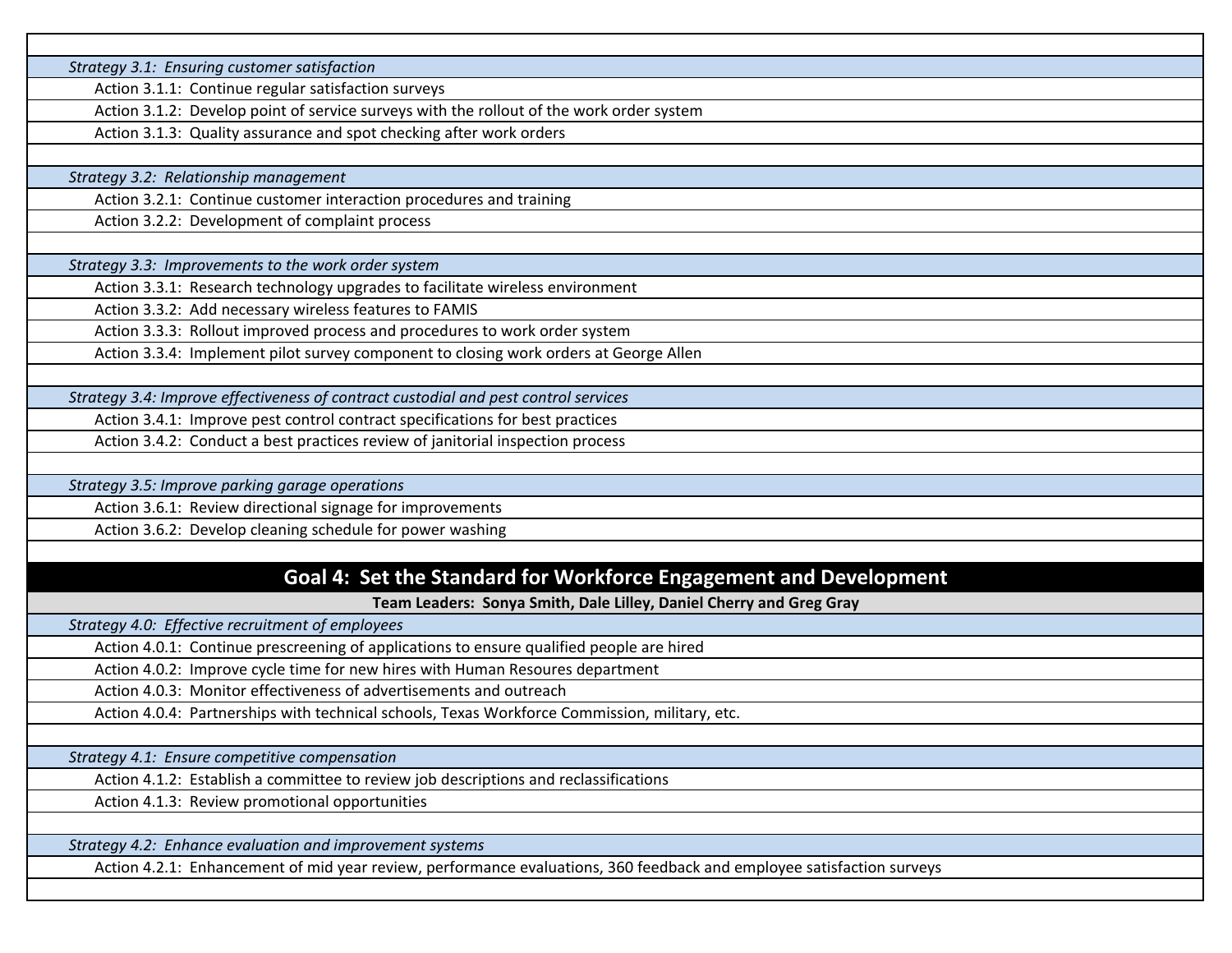| Strategy 4.3: Effective training and development opportunities                                                  |  |
|-----------------------------------------------------------------------------------------------------------------|--|
| Action 4.3.1: Create standardized training program for professional growth                                      |  |
| Action 4.3.2: Make core county policies (harassment, sensitivity, etc.) mandatory training                      |  |
| Action 4.3.3: Effectively communicate training opportunities to staff                                           |  |
| Action 4.3.4: Review opportunities for employee reimbursement for certifications and trainings                  |  |
|                                                                                                                 |  |
| Strategy 4.4: Management accountability                                                                         |  |
| Action 4.4.1: Enhance communication from senior leaders to middle management team                               |  |
| Action 4.4.2: Develop and implement a leadership component to management's performance evaluations              |  |
| Action 4.4.3: Develop supervisor cross-training program to enhance knowledge and perspective of other buildings |  |
| Action 4.4.4: Continue professional development training program for management with consultant                 |  |
|                                                                                                                 |  |
| <b>Goal 5: Ensure High Performing Operations</b>                                                                |  |
| Team Leaders: Joe Flores, Charles Edwards and Kumar Pilla                                                       |  |
| Strategy 5.0: Promoting organizational excellence                                                               |  |
| Action 5.0.1: Create management framework for building operations in specialized county buildings               |  |
| Action 5.0.2: Clearly define organizational structure                                                           |  |
| Action 5.0.3: Utilize scorecard system for a pilot program in an engine room                                    |  |
|                                                                                                                 |  |
| Strategy 5.1: Process improvement                                                                               |  |
| Action 5.1.1: Mapping of 2 major department processes that require enhancement                                  |  |
| Action 5.1.2: Best practices review of the 2 processes                                                          |  |
| Action 5.2.3: Establishment of key performance indicators for 2 major processes                                 |  |
|                                                                                                                 |  |
| Strategy 5.2: Standard operating procedures and measurements                                                    |  |
| Action 5.2.1: Identify major processes that require enhancement                                                 |  |
| Action 5.2.2: Explore of possible applications of ISO standards                                                 |  |
| Action 5.2.3: KPI training for employees                                                                        |  |
| Action 5.2.4: Consistent use of comparative data (ICMA, IFMA) for department operations                         |  |
| Action 5.2.5: Train and engage staff in Lean and Six Sigma culture                                              |  |
|                                                                                                                 |  |
| Strategy 5.3: Promote innovation throughout the department                                                      |  |
| Action 5.3.1: Continue a staff best practices committee                                                         |  |
| Action 5.3.2: Review latest technology for opportunities                                                        |  |
| Action 5.3.3: Form a roundtable with other county facility departments                                          |  |
| Action 5.3.4: Continue the Quality Innovation Competition                                                       |  |
| Action 5.3.5: Evaluate new approach w/proposal box                                                              |  |
| Action 5.3.6: Implement monetrary rewards procedures                                                            |  |
|                                                                                                                 |  |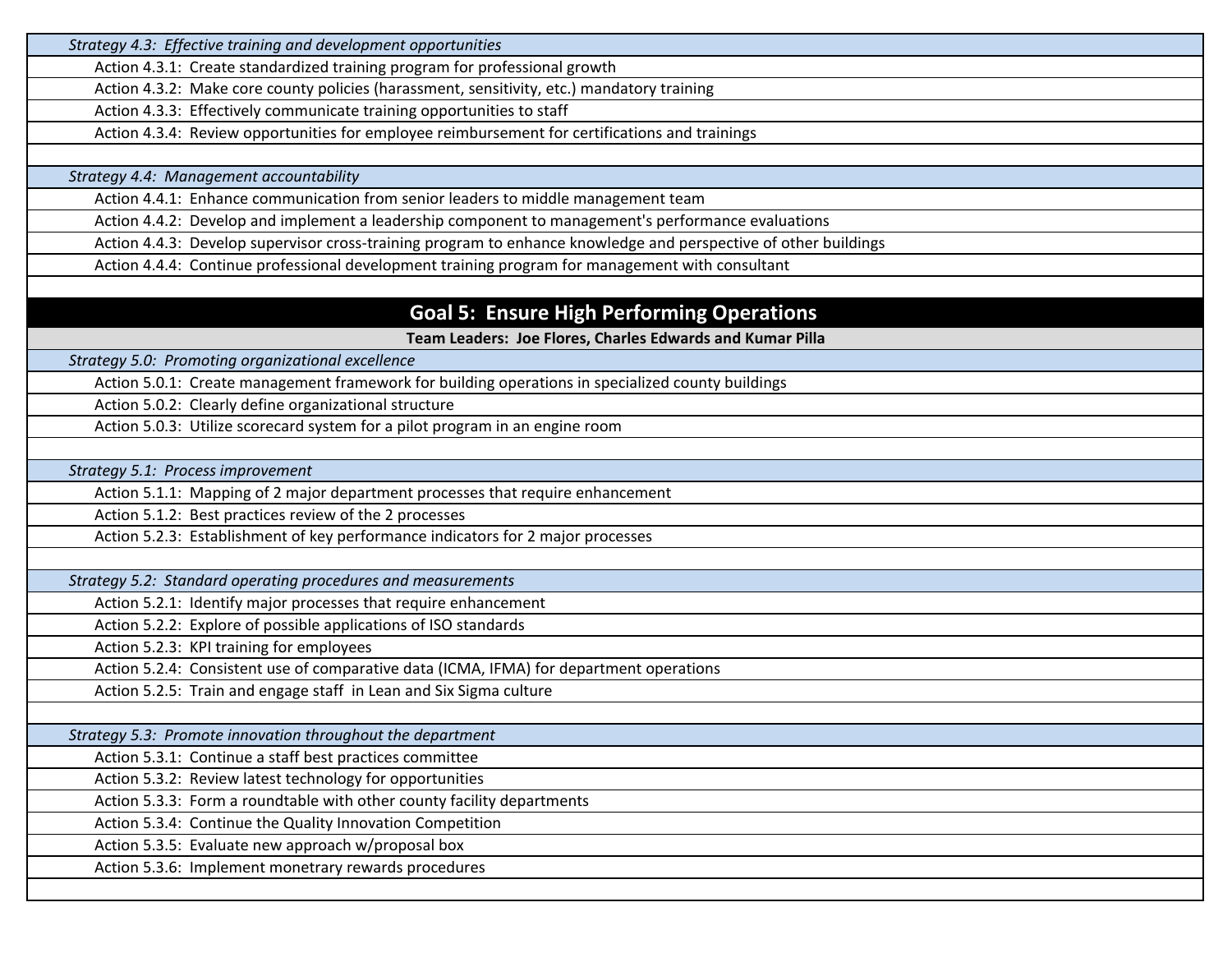| Strategy 5.4: Accountable key management                                                                                 |
|--------------------------------------------------------------------------------------------------------------------------|
| Action 5.4.1: Manage the new policy and processes for issuance of keys                                                   |
| Action 5.4.2: Develop reports on the status of the implemented policy and program                                        |
|                                                                                                                          |
| Strategy 5.5: Vehicle assessment                                                                                         |
| Action 5.5.1: Review the distribution of vehicles throughout the department                                              |
| Action 5.5.2: Ensure transport means are available for employees when needed                                             |
|                                                                                                                          |
| Strategy 5.6: Assess staffing throughout department                                                                      |
| Action 5.6.1: Review the square footage coverage per employee/operational rate                                           |
| Action 5.6.2: Review the allocation of staff throughout the department                                                   |
| Action 5.6.3: Review best practice for shift scheduling and on call supervisory rotation                                 |
|                                                                                                                          |
| Strategy 5.7: Environmental Stewardship                                                                                  |
| Action 5.7.1: Research other organizations that have implemented green initiatives programs                              |
| Action 5.7.2: Develop green initiative programs                                                                          |
|                                                                                                                          |
| Strategy 5.8: Inventory and parts supply review                                                                          |
| Action 5.8.1: Review process and procedures                                                                              |
| Action 5.8.2: Conduct a best practices review                                                                            |
| Action 5.8.3: Review personnel and technology needed for optimal processes                                               |
|                                                                                                                          |
| Strategy 5.9: Establish a preventative maintenance program                                                               |
| Action 5.9.1: Develop schedule within FAMIS                                                                              |
| Action 5.9.2: Ensure accountability and reliability of program                                                           |
|                                                                                                                          |
| Strategy 5.10: Administration of the Capital Improvement Program                                                         |
| Action 5.10.1: Implement use of the plan with monitoring and reporting on status                                         |
| Action 5.10.2: Contract with firm to assist with process to update plan and include remaining facilities                 |
|                                                                                                                          |
| Strategy 5.11: Enhance space utilization of County facilities                                                            |
| Action 5.11.1: Ensure new standards are implemented in new construction and renovation projects                          |
|                                                                                                                          |
| <b>Goal 6: Ensure Workplace Safety and Emergency Preparedness</b>                                                        |
| <b>Team Leaders: Daniel Cherry and David Sullins</b>                                                                     |
| Strategy 6.0: Effective emergency preparedness                                                                           |
| Action 6.0.1: Develop an emergency response plan for facilities personnel during inclement weather and natural disasters |
| Action 6.0.2: Ensure necessary resources to accomplish plan                                                              |
| Action 6.0.3: Effectively communicate response plans through discussions, walk-throughs, and posted signage              |